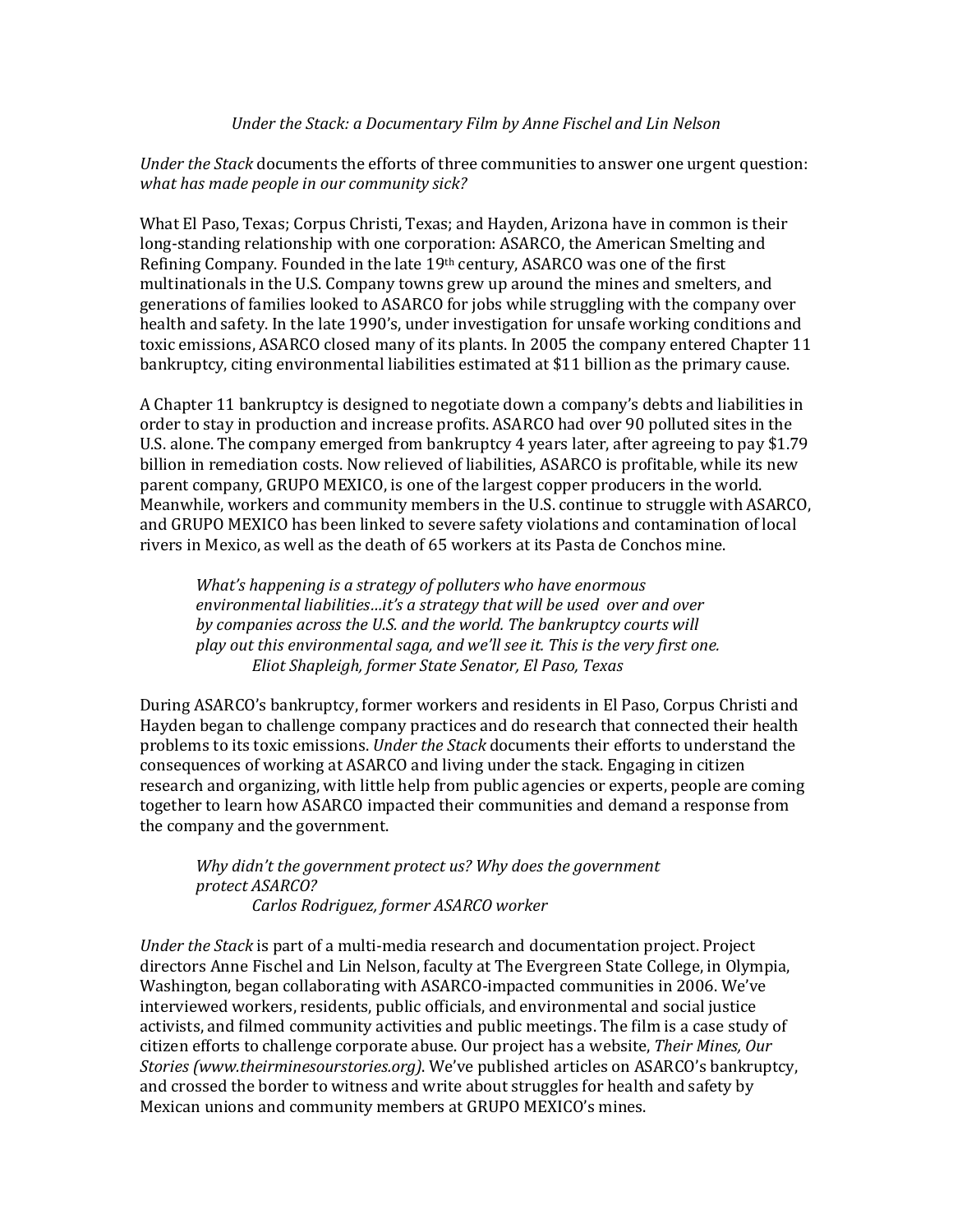*Responses to Under the Stack:* 

*Under the Stack is an exciting new film that uses storytelling to describe how corporations* take advantage of communities in their pursuit of profits. Real people are poisoned, not in a single community but several communities, not in one workplace but several workplaces, by the same polluter. This film documents through the voices of local victims, how our *government turned its back allowing ASARCO to poison workers and destroy communities* without being held accountable. This is a must see film on how one corporation manipulated *the system to avoid its responsibilities and liabilities.* 

Lois Gibbs, Director Center for Health, Education and Justice

*Under the Stack is a story of community resilience and resistance in the face of corporate* power and environmental disregard. As the tensions between economic growth and public accountability are explored the film becomes a cautionary tale, at once disturbing yet ultimately hopeful, for those determined to make our jobs and communities more safe and sustainable for the next generation.

Michael Silverstein, MD, MPH Retired Director, State OSHA Program, WA State Department of Labor & Industries

ASARCO's mining and smelting activities contaminated communities in 19 states. "Under the Stack" tells the stories of workers and families who lived in just three of these communities, but property damage, terrible health problems, and deaths have destroyed the quality of life in others as well. What is inspiring about this film is its portrayal of the enduring spirit of *impacted families and their passion for justice. What is alarming is that Asarco is still actively polluting some American communities.*

Doris Cellarius, longtime Sierra Club toxics leader, also works with the Blue-Green Alliance to strengthen US laws to protect workers and communities.

A salute is due Anne Fischel and Lin Nelson for persisting in making this film. It tells the story, *or* at least part of the story, of the impact one company has had on three communities. At times *moving and inspiring, the film clearly lays out the ways in which Asarco mined and processed* the local ore, used the local workers, polluted the local air, water and soil, made (and *continues to make)* the *local community sick and then left without cleaning up the mess.* Activists, workers and community members taking on the company and their government *allies* are the bright spots in an otherwise bleak picture. Though this story is local, the *implications are global, as similar scenarios play out in communities with other names.* Michael Lax, MD, MPH, Director, Central NY Occupational Health Clinical Center

*Under the Stack successfully explores three US communities in El Paso and Corpus Christi,* Texas and Hayden, Arizona, struggling to live and work under the toxic legacy of the ASARCO *Corporation. In powerful voices, former and current ASARCO workers, their families, their* union leaders, and their communities, describe the effects of past and current corporate decisions on their lives. As the film explores these struggles, it highlights the many complex *connections between their work, home and community environments and between the hopes* and dreams of past, current and future generations.

*Under the Stack is a part of the larger project, Their Mines, Our Stories: Work,* **Environment and Justice in ASARCO-Impacted Communities.** The filmmakers, Lin Nelson and Anne Fischel, faculty members at The Evergreen State College in Washington State, have